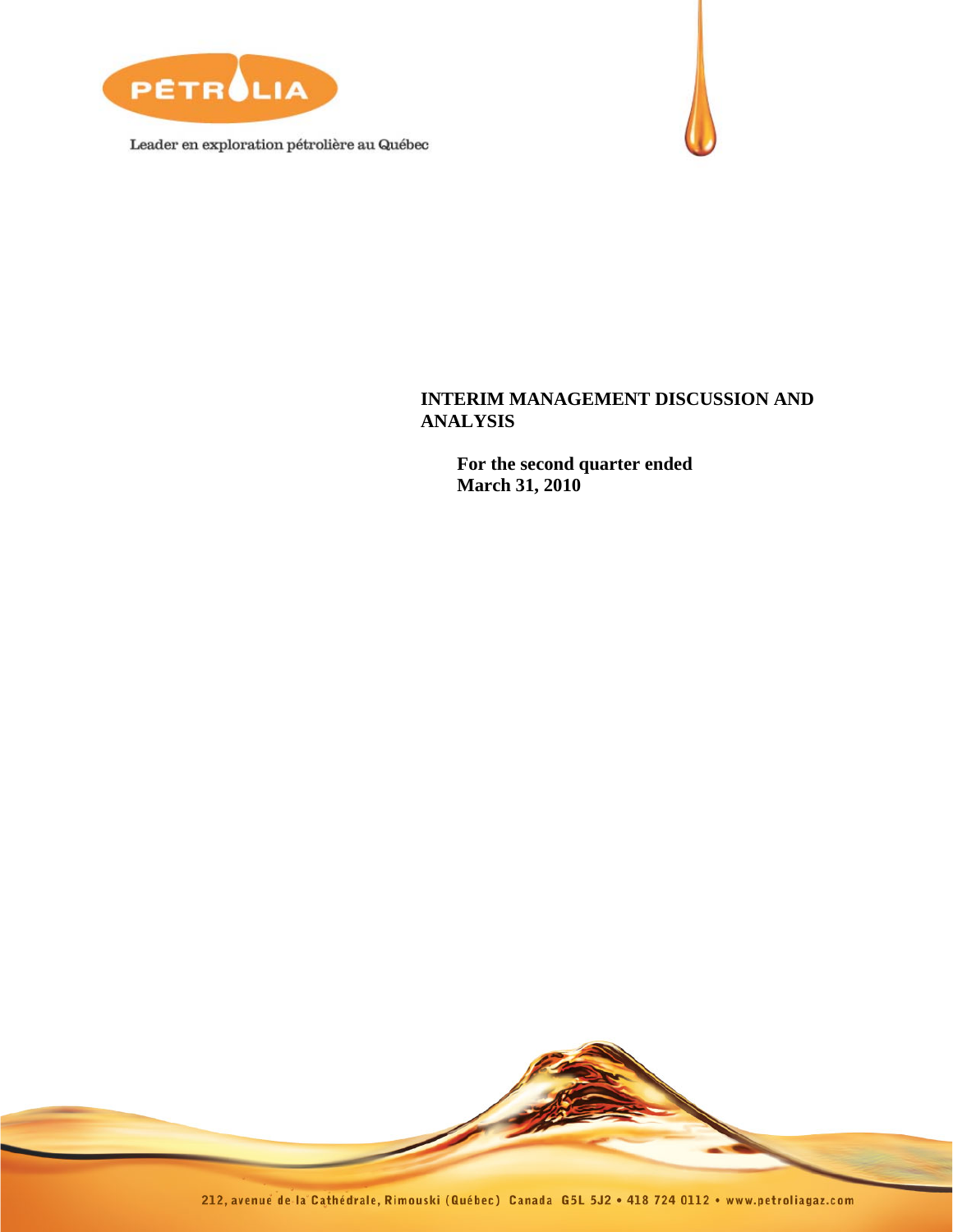# **INTERIM MANAGEMENT DISCUSSION AND ANALYSIS FOR THE SECOND QUARTER ENDED MARCH 31, 2010**

This interim management discussion and analysis is an addition and supplement to the quarterly financial statements and should be read in conjunction with them and the audited financial statements for the fiscal years ended September 30, 2009 and 2008, and the annual management report when required. It presents the view of Management on current Company activities and financial results as at March 31, 2010 as well as a preview of activities during the coming months.

# **PÉTROLIA'S INTERESTS**



# **1.1 DATE**

This management discussion and analysis for the three-month period ended March 31, 2010, is prepared as at May 11, 2010.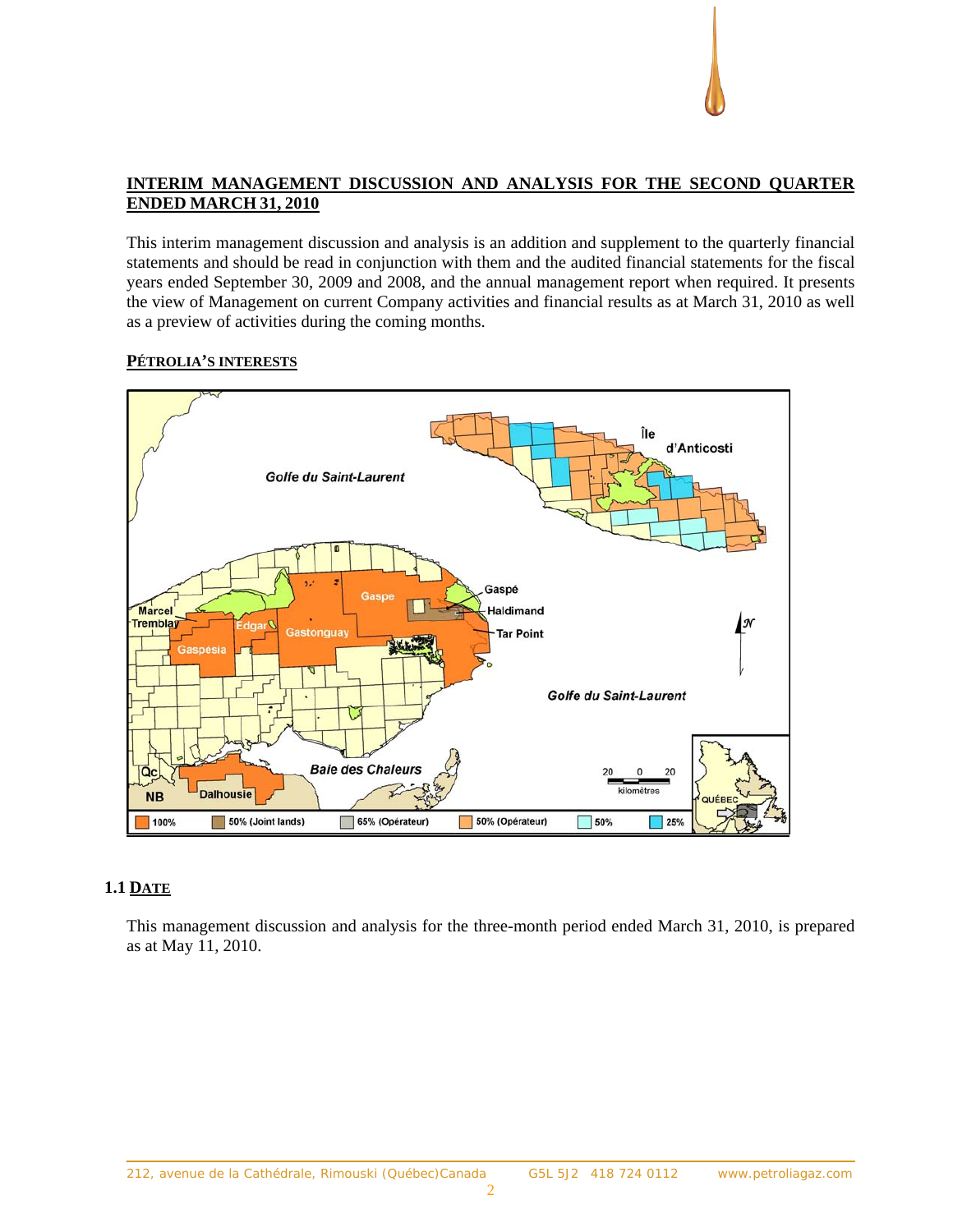#### **1.2 NATURE OF ACTIVITIES**

The Company is incorporated under Part 1A of the Quebec Companies Act. The Company has been listed on the TSX Venture Stock Exchange since February 16, 2005. The Company's primary activities are the exploration and development of its oil and gas properties. In addition, to achieve its objectives, the Company has entered into various partnership agreements characteristic of the oil and gas industry.

#### **1.3 FORWARD-LOOKING STATEMENTS**

This management report contains forward-looking statements and information (hereinafter referred to as "forward-looking statements") as defined by Canadian securities laws. Aside from factual reports, all statements are forward-looking. Forward-looking statements generally contain words such as "anticipate," "believe," "plan," "continued," "estimated," "expect," "may," "will," "plan," "should," or other similar words suggesting future results. In particular, this management report contains forward-looking statements pertaining to Pétrolia's drilling exploration program.

Readers are cautioned not to place undue reliance on forward-looking statements, which are uncertain by nature, based on estimates and assumptions and subject to risks and uncertainties (general and specific) known and unknown that contribute to the possibility that the future events mentioned in the forwardlooking statements will not become a reality. These factors include but are not limited to: risks associated with oil and gas exploration, financial risks, substantial capital requirements, bank financing, governmental regulations, the environment, prices, markets and marketing, debt issuance, changes in exchange rates, and hedging. Readers should note that the preceding list of factors capable of influencing future earnings is not exhaustive. There is no guarantee that the plans, intentions, or expectations on which the forward-looking statements are based will materialize. Actual results will be different, and the difference may be significant and unfavourable towards Pétrolia and its shareholders.

The forward-looking statements are based on Pétrolia's current opinions as well as the assumptions issued and the informations currently available to Pétrolia in light of the change in financial performance, business opportunities, strategies, regulatory developments, future oil and natural gas prices, the ability to obtain, within the required time frames, the equipment necessary to continue development activities, the ability to market the oil and natural gas, the impact of increased competition, the ability to obtain financing under acceptable conditions, and the ability to increase production and the reserves through exploration and development activities. Although the Company's management considers these assumptions to be reasonable based on the information currently available, they may prove to be incorrect. The forward-looking statements contained in this management report are made as of the date mentioned above. Pétrolia makes no commitment to update them officially or revise any forward-looking statement whatsoever, unless it is required to do so by a current regulation. The forward-looking statements contained below are expressly covered by this notice.

3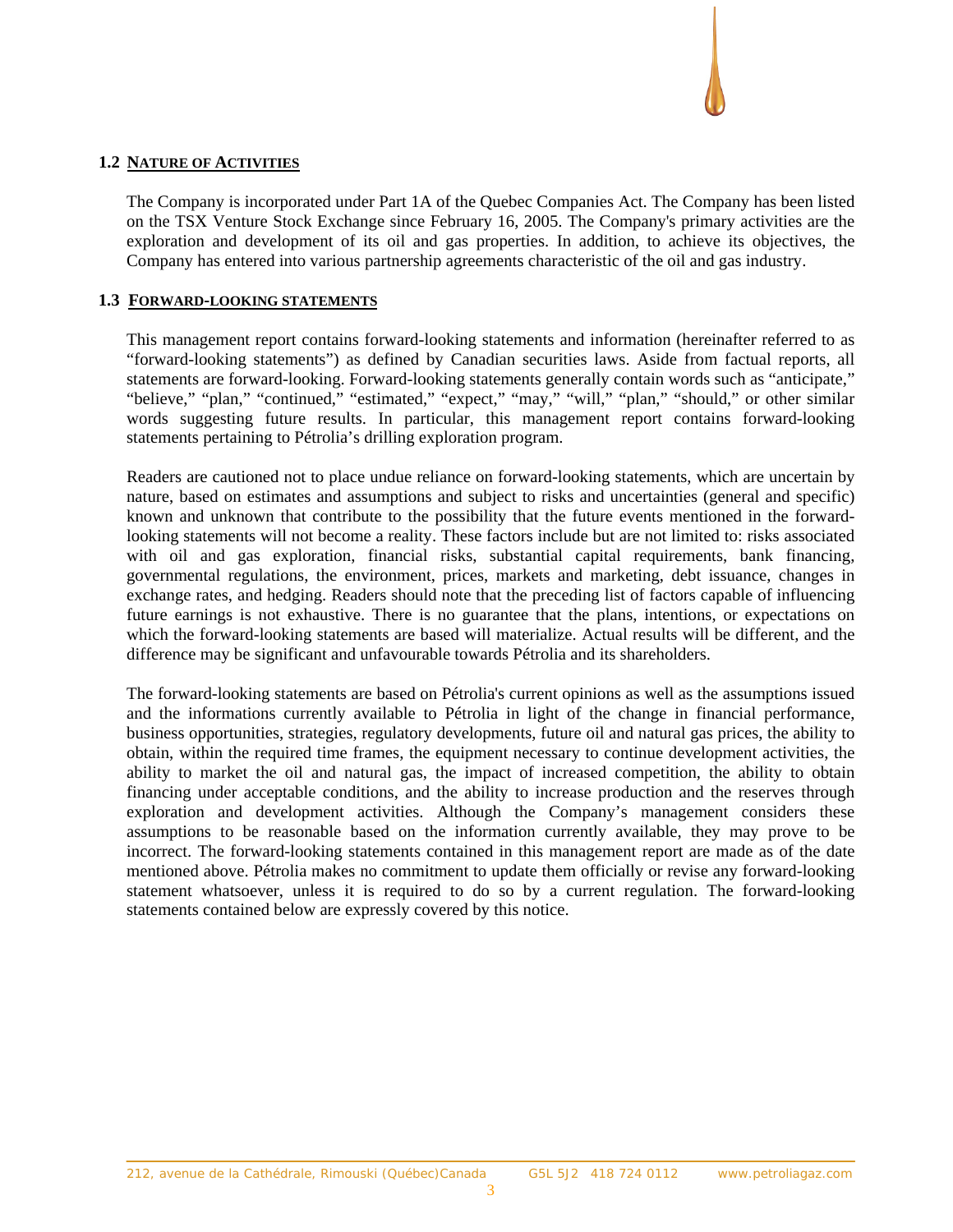#### **1.4 STRATEGY AND OUTLOOK**

The Company's strategy primarily involves discovering oil reserves and putting them into production as quickly as possible under good profitability and safety conditions. Pétrolia achieves its objectives by holding rights over promising properties, signing agreements with experienced partners, and drilling wells based on technical knowledge. The goal is to attain best drilling practices and to strike a balance between risk and return. The discovery made on Haldimand (the first commercially exploitable oil deposit in Quebec) results from efforts thus deployed by the Company. The Company seeks to put certain wells into production during the next two quarters (see press release dated May 7, 2010).

The Company is actively continuing its efforts to identify new partners having both the technical expertise and the financial capacity necessary for the development of unconventional deposits, such as Haldimand, which are currently raising a lot of interest around the world.

The Company is currently in the exploration stage and therefore exploits no oil well. The revenues during this quarter come mainly from interest. Its financing is still ensured through issuance of shares of its capital, tax credits arising from current tax rules in Quebec, and agreements entered into with partners.

The commitments intended to keep its exploration licences in effect are disclosed under "Commitments."

During the quarter, the Company performed exploration work for \$2,450,816 compared with \$607,043 for the corresponding quarter in 2009. For the second quarter, it incurred a loss of \$402,692 (\$0.0092 per share) compared to a loss of \$456,584 (\$0.0112 per share) for the same quarter in 2009.

#### **1.5 EXPLORATION WORK**

The main activity during this quarter was the completion work performed on three wells: Haldimand No. 1, Haldimand No. 2, and Tar Point No. 1.



unconventional new approach to finding light crude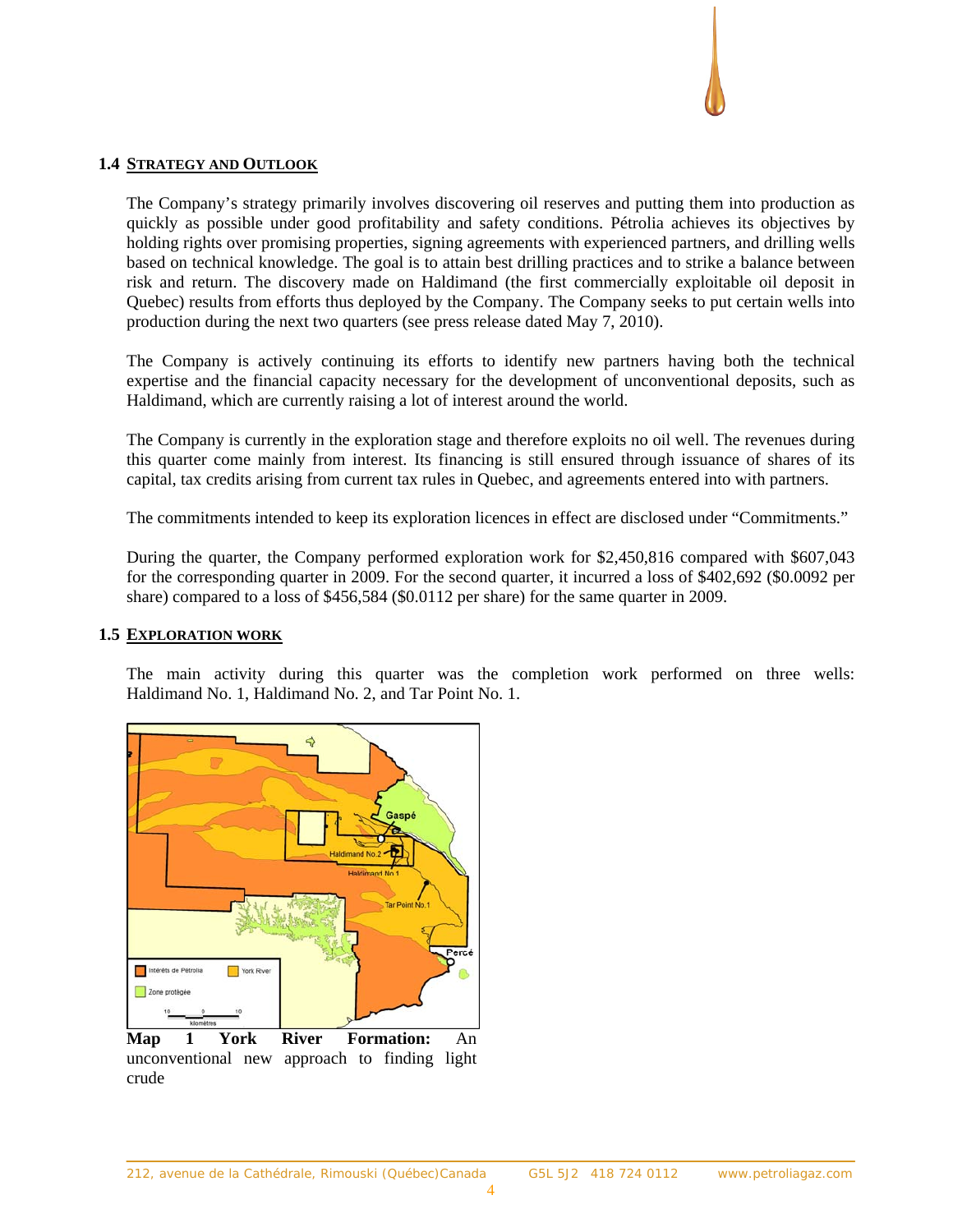

### **Haldimand Project**

During the second quarter the Company undertook completion work. Although this work may appear tedious in the eyes of investors, it represents the basis for a reliable assessment of the production potential of the zones that showed signs of gas or oil during the drilling.

The work carried out has shown that the Haldimand deposit is unconventional in type, and analogous to the Bakken oilfield. Although this type of deposit is highly prized in North America, extracting its oil requires more time and a different technique.

The Company therefore plans to devote the next quarter to analyzing the results of this work. Accordingly, it will be seeking the advice of independent experts on the use of massive fracturing techniques to improve the productivity of certain zones.

Depending on the advice received, Pétrolia will begin the third phase of the work, i.e., either the installation of permanent production equipment, or the application of additional stimulation, using hydraulic-fracturing or other procedures.

The sequence of work carried out during the completion stage was as follows:

- When the drilling stage ended, steel casing was lowered into the well and cemented.
- The first stage of completion work consisted of perforating the casing within the porous and permeable zones, so as to re-establish communication between them and the well.
- These perforations were then washed with acid to clean out the cement used to install the casing, and thereby to improve the flow of fluids from the porous formations into the well. This operation was carried out over small intervals, kept separate from each other in order to identify the best zones.
- The perforated zones were put into production through the use of tubing and production packers while swabbing was used to start up the well. The volumes of fluids produced and the wellhead pressures were carefully noted during this operation. Pressure recorders were lowered to the bottom of the hole, to supplement the information acquired.
- When the testing was completed, production was interrupted to monitor the rise of pressure, which indicates the formation's ability to replace the fluids extracted. Analysis of these data then enabled assessment of parameters such as the formation's permeability, its production capacity, and so on, the objective being to size the equipment required for the permanent production facilities.

#### *Pétrolia Haldimand No. 1*

- On February 16, 2010, the service rig used at Tar Point No. 1 was moved to the site of the Haldimand No. 1 well.
- Additional intervals totalling 21 m were perforated in the Upper York River zone, providing 41.5 m of perforated intervals over the 148 m length of the upper oil-producing zone (952 – 1,100 m KB).
- The well was subjected to a production test from March 11 to April 25, 2010. Following this phase, the well was shut-in to allow the pressure to rise for about thirty days.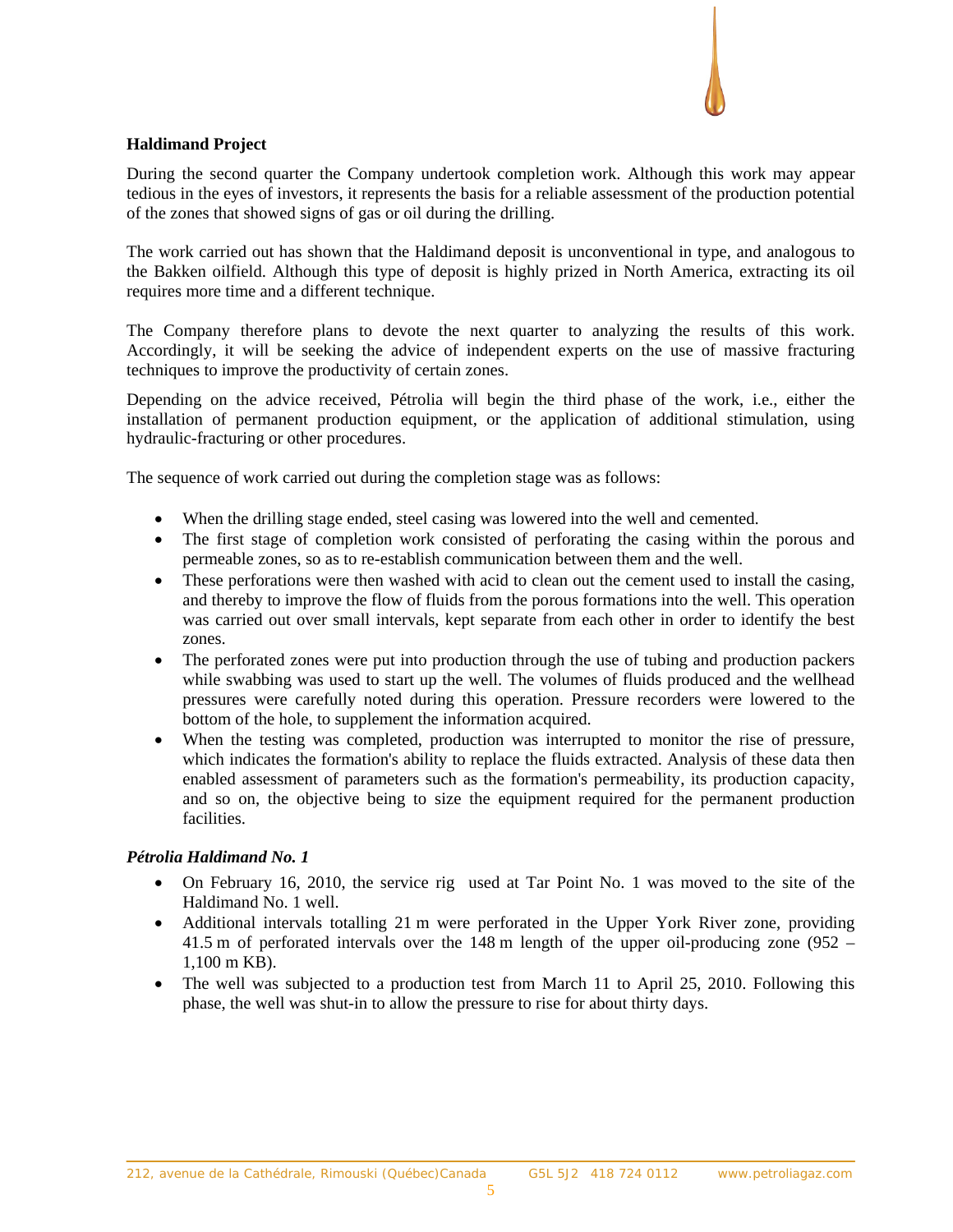# *Pétrolia Haldimand No. 2*

 $\overline{\phantom{a}}$ 

- Completion work on this well began on March 20, 2010
- Intervals totalling more than 93 m in thickness were perforated and cleaned with acid.
- Pressure recorders were lowered to the bottom of the well on March 28, 2010, and should be recovered during the next few weeks.

| <b>Haldimand: 900 hectares</b>                   |                                                                                                                                                                                                                                                                                                                                                                                                                                                                                                                                               |
|--------------------------------------------------|-----------------------------------------------------------------------------------------------------------------------------------------------------------------------------------------------------------------------------------------------------------------------------------------------------------------------------------------------------------------------------------------------------------------------------------------------------------------------------------------------------------------------------------------------|
| <b>Exploration costs</b><br>as at March 31, 2010 | \$8,636,903<br>$\bullet$                                                                                                                                                                                                                                                                                                                                                                                                                                                                                                                      |
| <b>Partnership</b>                               | Pétrolia 65%, Junex 35%<br>$\bullet$<br>Pétrolia became the operator for the Haldimand Project on July 30, 2009                                                                                                                                                                                                                                                                                                                                                                                                                               |
| <b>Achievements</b>                              | Acquisition of seven seismic profiles in 2005, with a total length of 34 km<br>$\bullet$<br>Drilling of Pétrolia-Haldimand No. 1 in 2005<br>٠<br>3-D seismic campaign in 2008, covering 13 km <sup>2</sup><br>Soil-geochemistry survey in 2008<br>$\bullet$<br>Gravimetric survey in 2009 to refine the current models<br>Drilling of Pétrolia-Haldimand No. 2 in 2009<br>Additional completion work and production test at the Pétrolia-Haldimand<br>٠<br>No. 1 well<br>Completion work and production test at the Haldimand No. 2 well<br>٠ |
| Work in progress                                 | Assessment of results from the production tests and consultations on the best<br>$\bullet$<br>stimulation strategy                                                                                                                                                                                                                                                                                                                                                                                                                            |
| <b>Proposed work</b>                             | Initiation of production, and stimulation based on advice from consultants<br>٠                                                                                                                                                                                                                                                                                                                                                                                                                                                               |

#### **Tar Point No. 1 Project**

- The completion work began on January 15, 2010 and ended on February 15. This work mainly involved the Indian Cove limestones, which were perforated and then stimulated with acid.
- Downhole pressure recorders were installed on February 1, 2010 and removed from the well on March 27, 2010.
- The production and pressure data are currently being studied by the Calgary-based Petro Management Group.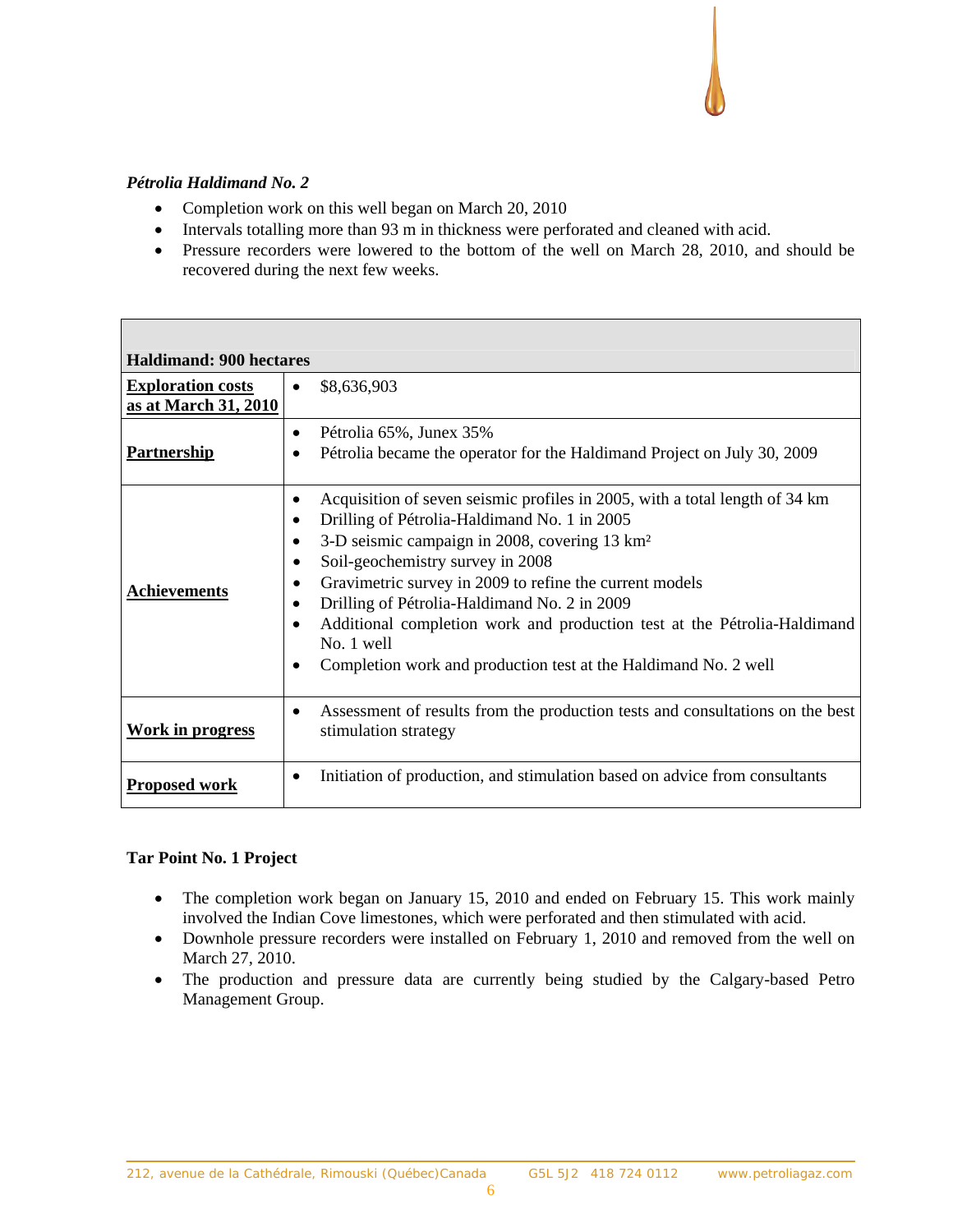

| Tar Point No. 1:         |                                                                                                                                                                                                                                                                                                                                                                                                                                                                                 |
|--------------------------|---------------------------------------------------------------------------------------------------------------------------------------------------------------------------------------------------------------------------------------------------------------------------------------------------------------------------------------------------------------------------------------------------------------------------------------------------------------------------------|
| <b>Exploration costs</b> | \$4,547,630                                                                                                                                                                                                                                                                                                                                                                                                                                                                     |
| as at March 31, 2010     |                                                                                                                                                                                                                                                                                                                                                                                                                                                                                 |
| <b>Achievements</b>      | Soil-geochemistry survey in 2008<br>In 2008, acquisition of five seismic lines with a total<br>length of 57 km, including an offshore portion<br>High-resolution $550$ -km <sup>2</sup> airborne magnetic survey in<br>2008 to extend the government surveys to the east<br>Gravimetric survey in 2009 preliminary to a data<br>inversion to define the top of the basement<br>Drilling of the Pétrolia Tar Point No. 1 well<br>Completion work on the well and production test |
| Work in progress         | Assessment of the results of the production test and<br>consultations on the stimulation strategy                                                                                                                                                                                                                                                                                                                                                                               |
| Proposed work            | Fracturing and initiation of production at the Pétrolia<br>Tar Point No. 1 well, based on advice from consultants                                                                                                                                                                                                                                                                                                                                                               |

#### **Bourque Project**

The Bourque Project offers the possibility of discovering a deposit of very great size. The project is located in the northwest portion of the Gaspé property, 70 km west of the town of Gaspé, on licences that are 100% owned by Pétrolia.

The total depth of the intended targets is about 3,000 m. This type of trap can hold considerable quantities of hydrocarbons. It is reminiscent of the Leduc-type reefs in Alberta, in which giant oilfields have been discovered—a turning point for oil and gas exploration in that province. An article published in the AAPG Bulletin in April 2010 confirms the potential of the reef model, the subject of the Bourque project.

The Bourque project is very important to Pétrolia and its shareholders in view of the size of the discoveries that could be made and the interest that would be aroused regarding Pétrolia's other properties, where similar geologic conditions prevail.

Pétrolia has terminated its agreement with Pilatus Energy Canada for the development of the Bourque property, and has granted Pilatus a 5% interest. Pétrolia no longer has any obligation to Pilatus, and is free to sign a new agreement with another partner.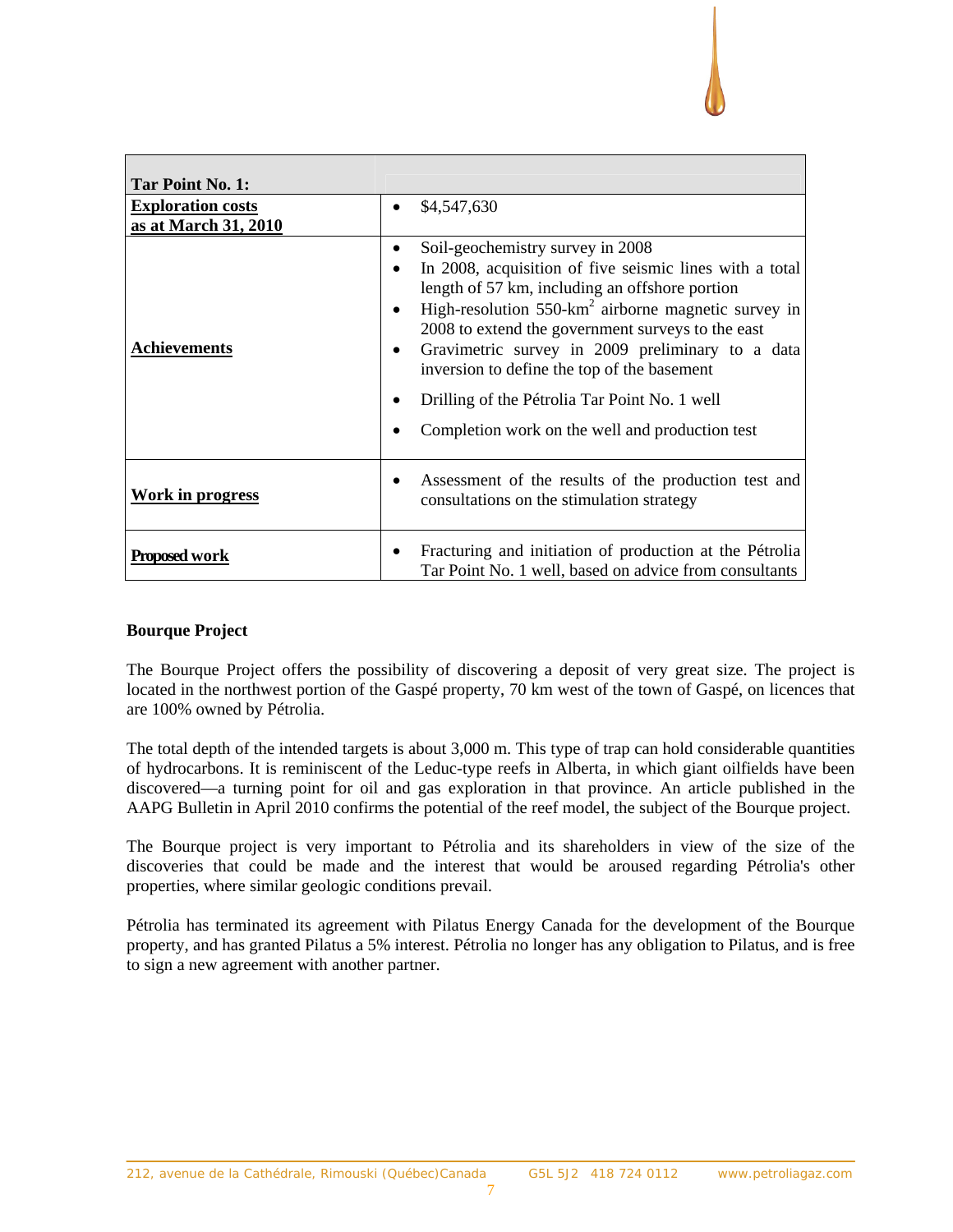

| <b>Bourque: 74,267 hectares</b>                  |                                  |                                                                                                                                                                                                                                                                                           |  |  |  |
|--------------------------------------------------|----------------------------------|-------------------------------------------------------------------------------------------------------------------------------------------------------------------------------------------------------------------------------------------------------------------------------------------|--|--|--|
| <b>Exploration costs</b><br>as at March 31, 2010 |                                  | \$3,568,844                                                                                                                                                                                                                                                                               |  |  |  |
| Partnership                                      | $\bullet$                        | Pétrolia 95%, Pilatus Energy Canada 5%<br>Pétrolia is the operator                                                                                                                                                                                                                        |  |  |  |
| <b>Achievements</b>                              | ٠<br>٠<br>$\bullet$<br>$\bullet$ | Acquisition and interpretation of previous seismic data<br>Acquisition of 3-D seismic data (65 km <sup>2</sup> ) in 2008<br>Maturation study on the organic matter<br>Interpretation and evaluation of the results of the 3-D seismic<br>survey<br>Definition of two targets for drilling |  |  |  |
| Work in progress                                 | ٠                                | None                                                                                                                                                                                                                                                                                      |  |  |  |
| <b>Proposed work</b>                             |                                  | Planning of a drilling campaign                                                                                                                                                                                                                                                           |  |  |  |

#### **Dalhousie Project**

Results from the seismic programs carried out on the Dalhousie property in 2008 and 2009 were sufficiently encouraging that Pétrolia is now planning to drill there. The surveys have demonstrated the presence of several large-scale anticlinal structures that could form potential traps. Core from a nearby mining drillhole also indicated a potential for porous, highly-fractured reservoirs. Moreover, the seismic study suggests the presence of a gas/liquid interface at a depth of 1,400 m in one of these structures.

Based on the geochemical work, northern New Brunswick is mainly of interest for its gas potential, and because of its large size the target structure could, in the event of a discovery, provide a very large volume of gas. This gas could then supply local companies, and possibly a wider market if the necessary infrastructure were put in place.

However, Pétrolia suspended the project last fall to allow time for the resolution of a number of questions concerning the marketing of the gas potentially contained in the structures identified. At the same time the Company continues to seek partners for a renewal of exploration activities, including drilling.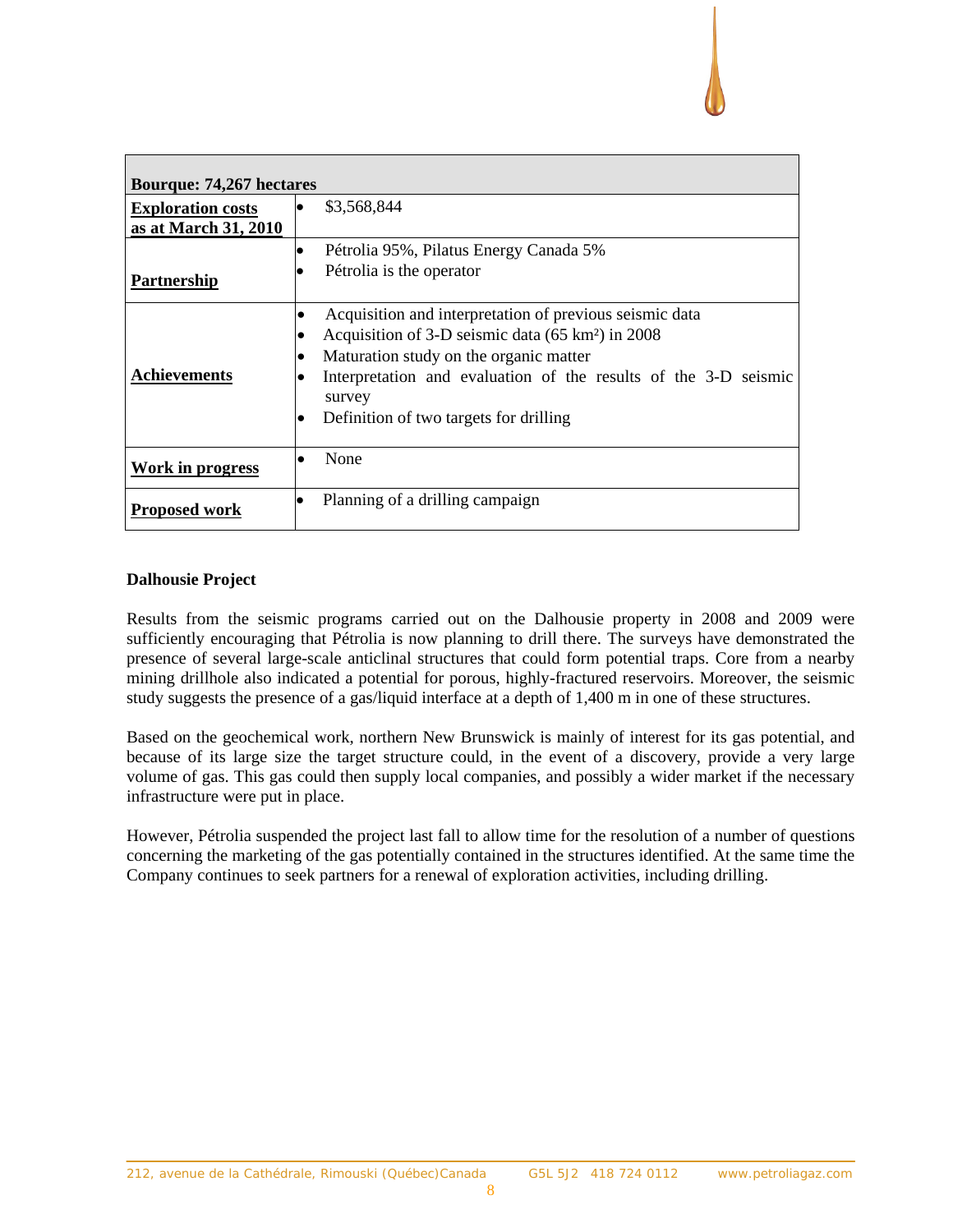

| Dalhousie: 49,493 hectares |                                                                                                                                                                                                                                                                                                                                                                                                                                                                                                                                                |  |  |  |  |
|----------------------------|------------------------------------------------------------------------------------------------------------------------------------------------------------------------------------------------------------------------------------------------------------------------------------------------------------------------------------------------------------------------------------------------------------------------------------------------------------------------------------------------------------------------------------------------|--|--|--|--|
| <b>Exploration costs</b>   | \$1,103,861<br>$\bullet$                                                                                                                                                                                                                                                                                                                                                                                                                                                                                                                       |  |  |  |  |
| as at March 31, 2010       |                                                                                                                                                                                                                                                                                                                                                                                                                                                                                                                                                |  |  |  |  |
| <b>Achievements</b>        | Licences acquired in 2006 and 2008 (235 km <sup>2</sup> ), 100% owned by<br>Pétrolia<br>A report published by the Geological Survey of Canada in 2005<br>$\bullet$<br>acknowledged the region's oil and gas potential<br>Acquisition of a gravimetric survey in 2008<br>Three-dimensional (3-D) modelling of the potential fields shows<br>٠<br>the extent of the target structure<br>Acquisition of 2-D reconnaissance seismic profiles in 2008, over<br>$\bullet$<br>a total length of 39 km<br>Acquisition of 29 km of 2-D seismics in 2009 |  |  |  |  |
| Work in progress           | None                                                                                                                                                                                                                                                                                                                                                                                                                                                                                                                                           |  |  |  |  |
|                            | Drilling of a well                                                                                                                                                                                                                                                                                                                                                                                                                                                                                                                             |  |  |  |  |
| <b>Proposed work</b>       |                                                                                                                                                                                                                                                                                                                                                                                                                                                                                                                                                |  |  |  |  |

#### **Anticosti Property**

Anticosti Island is a huge and very promising area, but is relatively unexplored. The island's geology consists of rocks whose composition and age are similar to those in producing areas of the northeastern United States. The island's geology also resembles that of the Saint Lawrence Lowlands, where interesting discoveries have also been made, including the one at St-Flavien in hydrothermal dolomites. A good source rock is present on the island, and analyses of organic matter from drillholes show that it has generated some petroleum. Shell has already given a figure of 30 billion barrels for the quantity of oil produced by this source rock over the history of this sedimentary basin. Moreover, porous zones and shows of petroleum have been encountered during previous drilling. A number of structures favourable to hydrothermal dolomitization phenomena are likely to have trapped a portion of the petroleum generated by the source rock, and have been identified by the seismic work carried out on the island.

The licences jointly held by Pétrolia and Corridor Resources cover almost all of the ground that is prospective for petroleum. The Anticosti property is particularly interesting for Pétrolia because exploration has reached the drilling stage, with several targets ready for drilling. The Company may then hope for results in the near and medium term, since Pétrolia and Corridor Resources are planning to complete four wells during the summer of 2010. Pétrolia will also continue to analyze and interpret the Shell and Hydro-Québec seismic data, as well as the data obtained from drilling, so as to define and develop new concepts.

Anticosti Island meets the four criteria looked for in a petroleum system, namely a highly productive source rock favourable for the production of petroleum, a good quality reservoir, impermeable cover rocks, and the presence of numerous large-scale traps.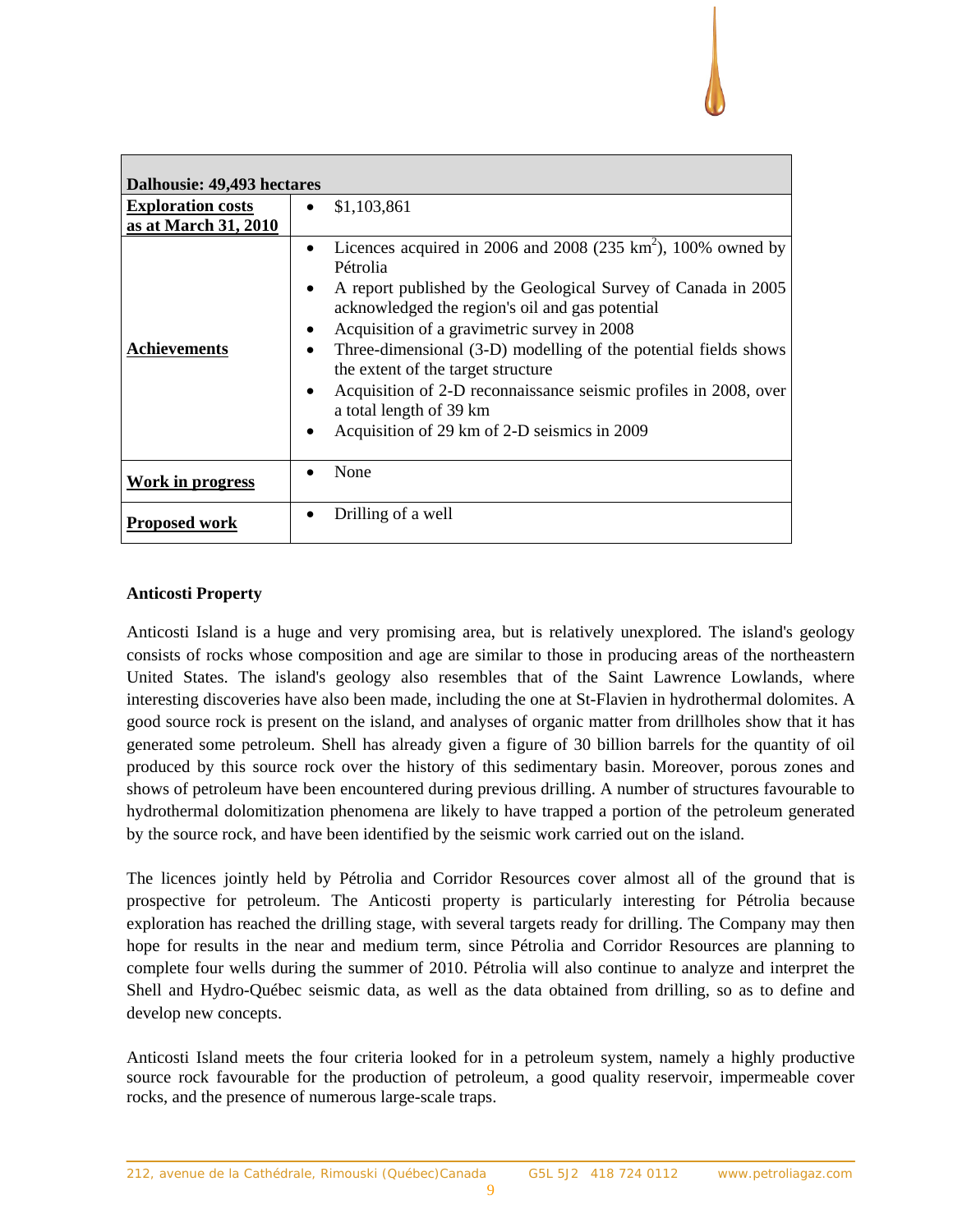

The work carried out by Pétrolia and its partner in this area has identified a number of targets for drilling. At the end of the next quarter a drilling program will be initiated on the structures considered favourable for containing large quantities of hydrocarbons. The exploration model targeted by this drilling campaign has been very successful in the Appalachian Basin.

Pétrolia and its partners have selected the horizontal drilling technique, which is a first for this region. This technique, considered to be better suited to the nature of the Anticosti Island structures, both increases the production capacity of the well and improves the chances of intersecting productive zones.

| Anticosti: 638,106 hectares                      |                                                                                                                                                                                                                                                                                                                                                                                                                                                                                                                     |  |  |  |  |
|--------------------------------------------------|---------------------------------------------------------------------------------------------------------------------------------------------------------------------------------------------------------------------------------------------------------------------------------------------------------------------------------------------------------------------------------------------------------------------------------------------------------------------------------------------------------------------|--|--|--|--|
| <b>Exploration</b> costs as<br>at March 31, 2010 | \$1,366,460<br>$\bullet$                                                                                                                                                                                                                                                                                                                                                                                                                                                                                            |  |  |  |  |
| <b>Partnership</b>                               | Petrolia's interest: 25 to 50%<br>Corridor Resources Inc.                                                                                                                                                                                                                                                                                                                                                                                                                                                           |  |  |  |  |
| <b>Achievements</b>                              | Licences acquired in 2007<br>Interpretation of seismic lines and available drilling data<br>Soil-geochemistry survey (adsorbed gases and microbial analysis)<br>carried out in 2008 over the whole island (1,700 samples)<br>Interpretation of the Shell and Hydro-Quebec seismic data<br>Incorporation of the drilling data into modern composite logs<br>Assessment of the Shell Jupiter No. 1 and Shell Roliff No. 1<br>$\bullet$<br>wells, and preparation of a poster presentation on the Jupiter<br>structure |  |  |  |  |
| Proposed work                                    | Study in progress aimed at characterizing the organic matter from<br>three wells drilled in the eastern portion of the Island<br>Drilling of four wells in the summer of 2010                                                                                                                                                                                                                                                                                                                                       |  |  |  |  |

# **Other Properties**

The Haldimand discovery led Pétrolia to concentrate its efforts on developing the deposit, with a view to putting it into production. The resources available to Pétrolia were consequently devoted to that project, thereby leading to a reduction in activities on its other properties. Pétrolia is considering the possibility of carrying out certain geophysical work on those properties, perhaps during the current year.

#### **1.6 OPERATING RESULTS AND CASH POSITION**

For the second quarter, the Company's revenues were primarily made up of interest revenue on short-term investments of \$6,646, compared with \$18,869 for the 2009 period. The 2009 revenues included interest on short-term investments and interest on accounts receivable from a partner due to an agreement entered into during this quarter.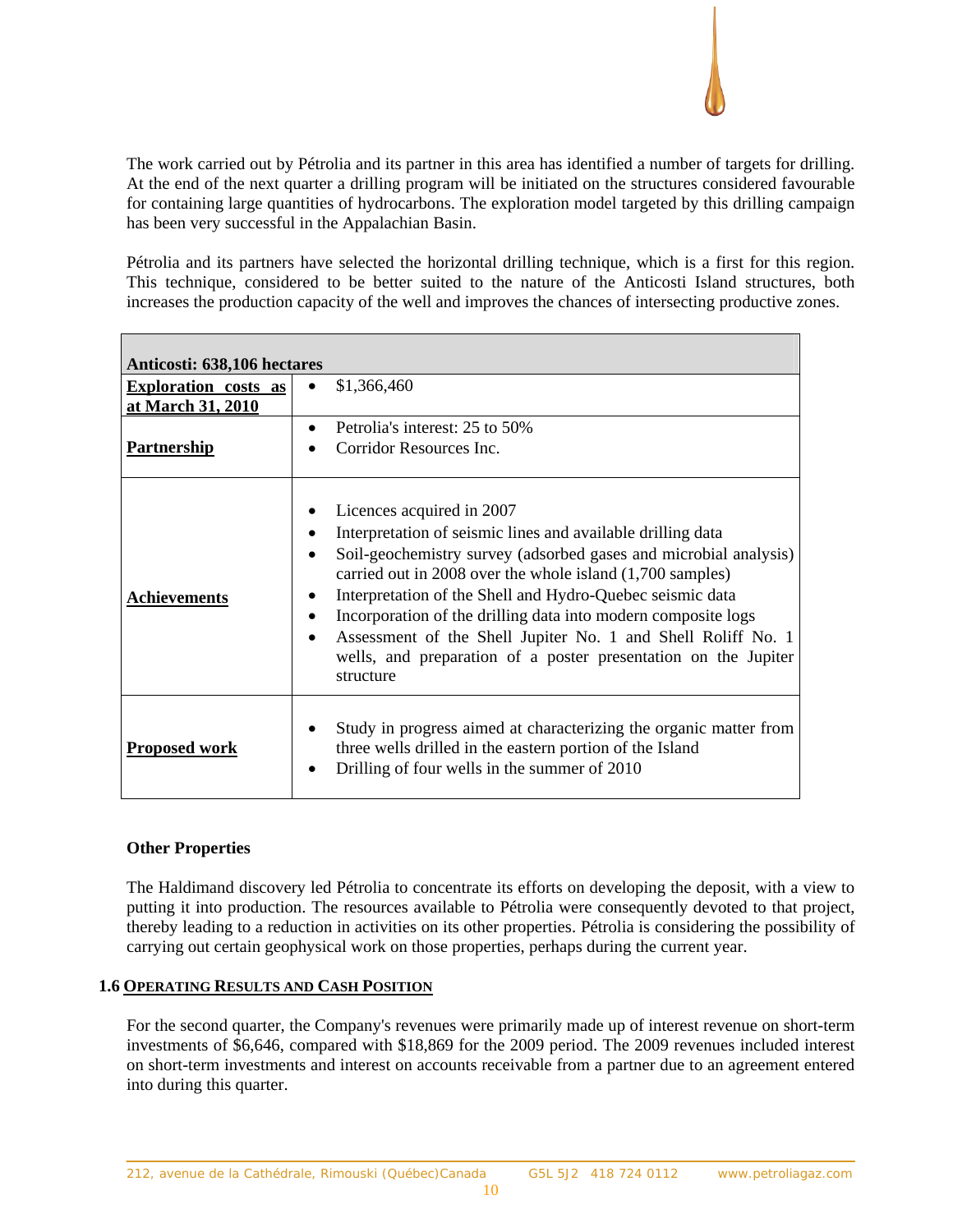

As at March 31, 2010, the Company had cash and cash equivalents of \$4,089,007, an increase of \$3,637,347 since December 31, 2009. The exploration fee disbursements of \$2,283,617 are the main explanations for this change.

As at March 31, 2010, working capital was positive at \$6,413,320, which will allow the Company to continue its exploration projects.

#### **1.7 COMMITMENTS**

Under the terms of exploration licences granted by Quebec's Ministry of Natural Resources and Wildlife and New Brunswick's Ministry of Natural Resources, the balance of the fees that the Company has agreed to pay to them is \$748,450 by 2014. In addition, the Company must perform work on its properties in Quebec on a yearly basis, with minimum costs varying according to the age of the licences; therefore, they correspond to \$0.50 per hectare for the first year of the licence and increase annually by \$0.50, ultimately reaching \$2.50 per hectare beginning with the fifth year. The minimum amount of work required by Quebec and New Brunswick, net of exploration work already carried out, is \$0 in 2010, \$1,233,749 in 2011, \$2,127.465 in 2012, and \$2,056,247 in 2013.

#### **1.8 ANALYSIS OF GENERAL AND ADMINISTRATIVE EXPENSES**

General and administrative expenses for the quarter totalled \$571,512, compared to \$432,297 in 2009. The main differences are caused by the recording of stock-based compensation of \$183,600 and additional expenses related to the increase in Pétrolia's activities.

|                                         | 2010        | 2009                  |                        |            | 2008               |                       |                        |            |
|-----------------------------------------|-------------|-----------------------|------------------------|------------|--------------------|-----------------------|------------------------|------------|
|                                         | March<br>\$ | <b>December</b><br>\$ | <b>September</b><br>\$ | June<br>\$ | <b>March</b><br>\$ | <b>December</b><br>\$ | <b>September</b><br>\$ | June<br>\$ |
| Revenue                                 | 6,646       | 18,772                | 46,759                 | 66,186     | 27,921             | 63,778                | 129,439                | 44,908     |
| Net earnings<br>(Net loss)              | (402, 692)  | (381, 236)            | 386,447                | (135, 103) | (456, 584)         | (649, 671)            | (2,193,065)            | 1,487,502  |
| Net earnings<br>(net loss) per<br>share |             |                       |                        |            |                    |                       |                        |            |
| <b>Basic</b>                            | (0.0092)    | (0.0092)              | 0.0095                 | (0.0033)   | (0.0112)           | (0.0159)              | (0.0623)               | 0.0448     |
| Diluted                                 | (0.0092)    | (0.0094)              | 0.0073                 | (0.0033)   | (0.0112)           | (0.0159)              | (0.0623)               | 0.0399     |

#### **1.9 SUMMARY OF QUARTERLY RESULTS**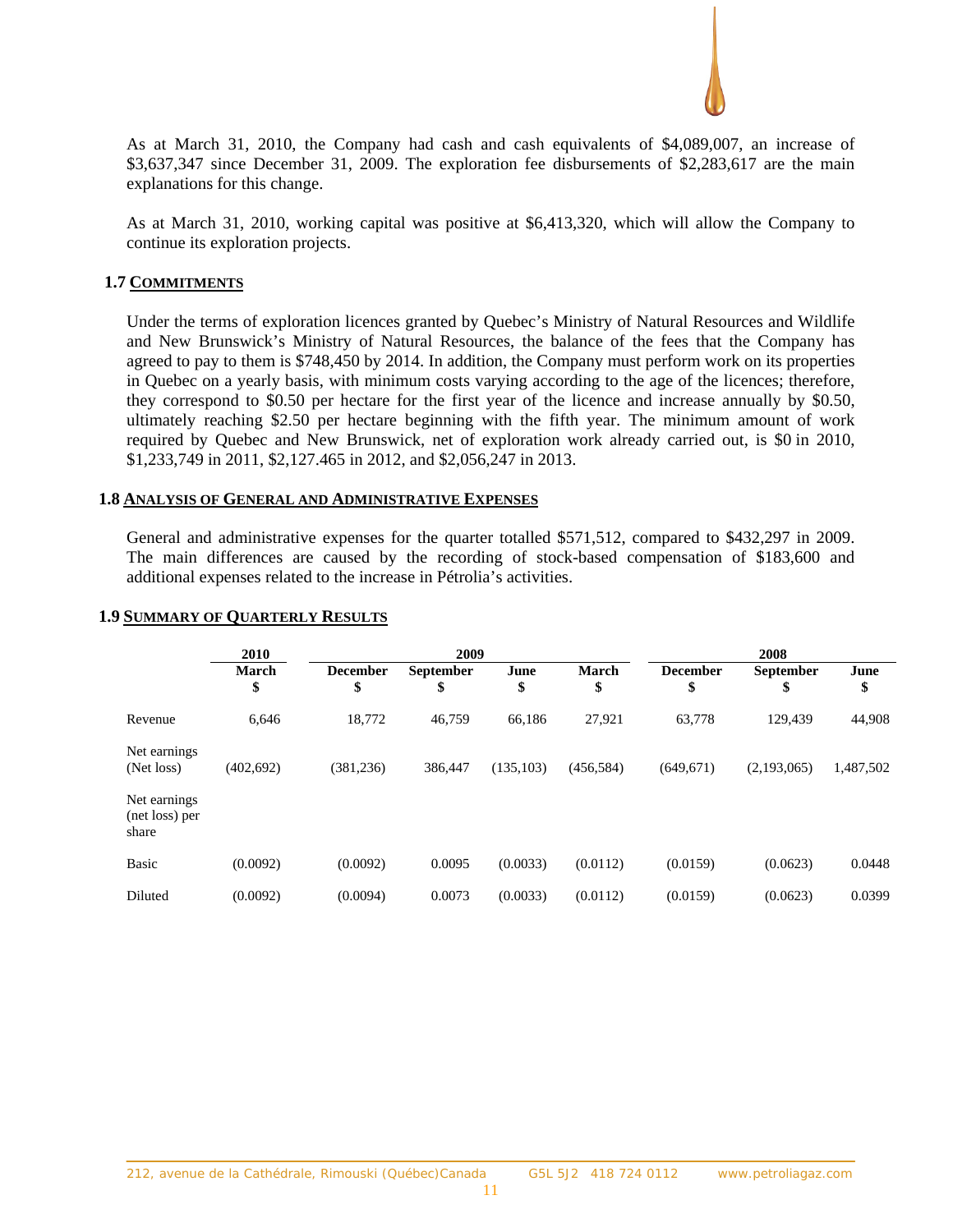

The revenue consists mainly of interest earned for each of the quarters. General and administrative expenses are relatively stable from one quarter to another. The main changes in quarterly losses or profits are explained as follows:

| $2008 - June$      | Unrealized gain of \$1,590,000 on a long-term investment recorded.                                                                                                                                                                |
|--------------------|-----------------------------------------------------------------------------------------------------------------------------------------------------------------------------------------------------------------------------------|
| $2008$ – September | Stock-based compensation of \$461,325 and an unrealized loss of \$1,380,000 on a<br>long-term investment recorded.                                                                                                                |
| $2009 - March$     | Capital tax of \$164,124 for fiscal years 2006, 2007, and 2008, which the<br>Company disputed through a notice of objection to the Minister of Revenu du<br>Québec and an unrealized loss of \$180,000 on an investment recorded. |
| $2009$ – September | Unrealized gain of \$200,000 on the investment and future income taxes of<br>\$542,000 recorded.                                                                                                                                  |

#### **1.10 RELATED-PARTY TRANSACTIONS**

During the quarter, a company (Gestion LesTrois Inc.) in which one of Pétrolia's directors holds a minority interest billed the Company for rent for a location in the amount of \$2,214 (2009 – \$2,142).

Also during the quarter, another company (Géominex Inc.) in which one of Pétrolia's directors holds a minority interest billed the Company for exploration expenses in the amount of \$0 (2009 – \$136,525). As at March 31, 2010, \$33,995 is due from these companies (2009 – \$99,867).

The Company shares certain administrative expenses with Ressources Appalaches Inc., a company that has the same chief executive officer. For the first quarter, it billed the Company for the following expenses:

|                              | <b>2010</b><br>\$ | <b>2009</b><br>S |  |
|------------------------------|-------------------|------------------|--|
| Salaries and fringe benefits | 34,110            | 84,107           |  |
| Office supplies              | 900               | 1,200            |  |
| Telecommunications           | .266              | 1,006            |  |

A sum of \$13,555 is due to this company as at March 31, 2010 (2009 – \$38,295).

Transactions were carried out with a company (Seisserv Inc.) whose majority shareholder is a director of Pétrolia. The exploration work billed to the Company for the quarter amounted to \$6,780 (2008 – \$25,658). Nothing is due as at March 31, 2010 (2009 – \$2,249).

These transactions occurred in the normal course of business at the fair exchange value established and accepted between the arm's-length parties.

### **1.11 ACCOUNTING STANDARDS**

Readers are asked to refer to Note 3 in the financial statements dated September 30, 2009, for a detailed description of the accounting standards.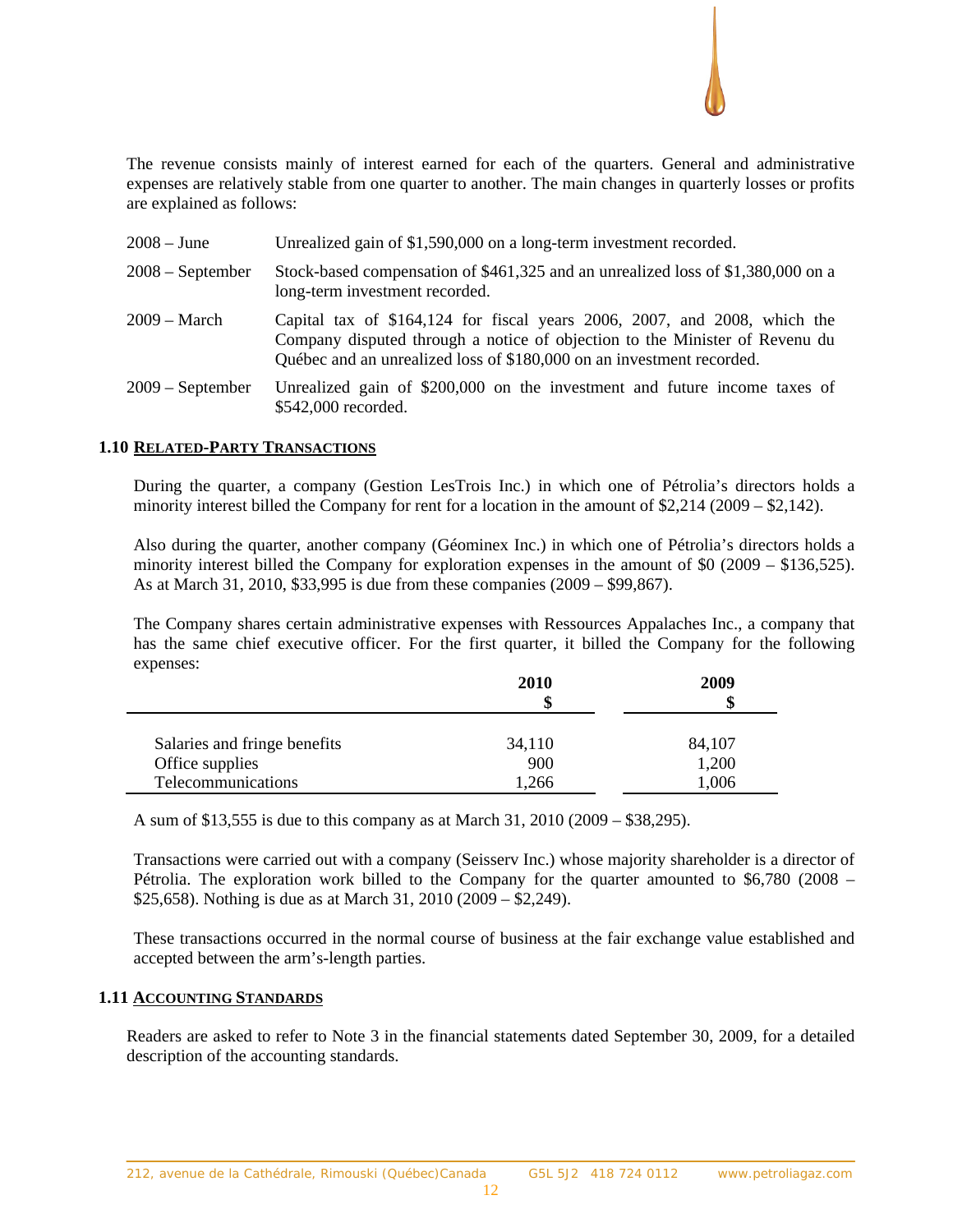#### **1.12 NEW ACCOUNTING STANDARDS**

No new accounting standards were adopted by the Company during this second quarter.

#### **1.13 FUTURE ACCOUNTING STANDARD**

#### **IFRS Convergence**

In February 2008, the ASB confirmed that Canadian GAAP for publicly accountable enterprises will be replaced by the IFRS. The IFRS rely on a conceptual framework similar to that of Canadian GAAP, but there are significant differences in terms of recognition, evaluation, and disclosures.

The transition will take place at the latest for fiscal years begun on or after January 1, 2011. Consequently, the Company expects that the interim financial statements for the three-month period ended on December 31, 2011, and the annual financial statements for the fiscal year ended on September 30, 2012, will be the first that it presents in accordance with the IFRS.

#### **Training**

The personnel assigned to convergence with the IFRS have undergone and continue to receive training by the Order of Chartered Accountants of Quebec. Given that the IFRS will change by 2011, all changes that could affect the Company must be monitored.

#### **Affected Accounting Standards**

The detailed analysis of accounting standards affected by the IFRS convergence should be completed throughout 2010. In general, much effort must be put into the presentation of financial statements, since the IFRS require more disclosures.

The following list contains the main areas in which the accounting standard modifications are expected to have an impact on the Company's financial statements. This list should not be considered an exhaustive list of the modifications that will result from conversion to the IFRS. It aims to highlight the areas that the Company considers most important; however, the analysis of the modification is not complete, and the choice of accounting standards under IFRS, if any, has not been determined. The regulatory bodies that promulgate Canadian GAAP and the IFRS carry out significant projects on a continuous basis, which could have an impact on the final differences between Canadian GAAP and the IFRS and their repercussions on the Company's financial statements during the coming years. The following list covers the standards that exist based on the current Canadian GAAP and IFRS. For now, however, the Company is unable to reliably quantify the expected impact of these differences on its financial statements. The standards are as follows:

# **Initial Adoption (IFRS 1)**

IFRS 1 gives directives on the general approach to be taken when the IFRS are adopted for the first time. The fundamental principle of IFRS 1 is the retrospective application of the valid IFRS as of the date of initial adoption. IFRS 1 realizes that a full retrospective application may not be possible or appropriate in all situations and stipulates: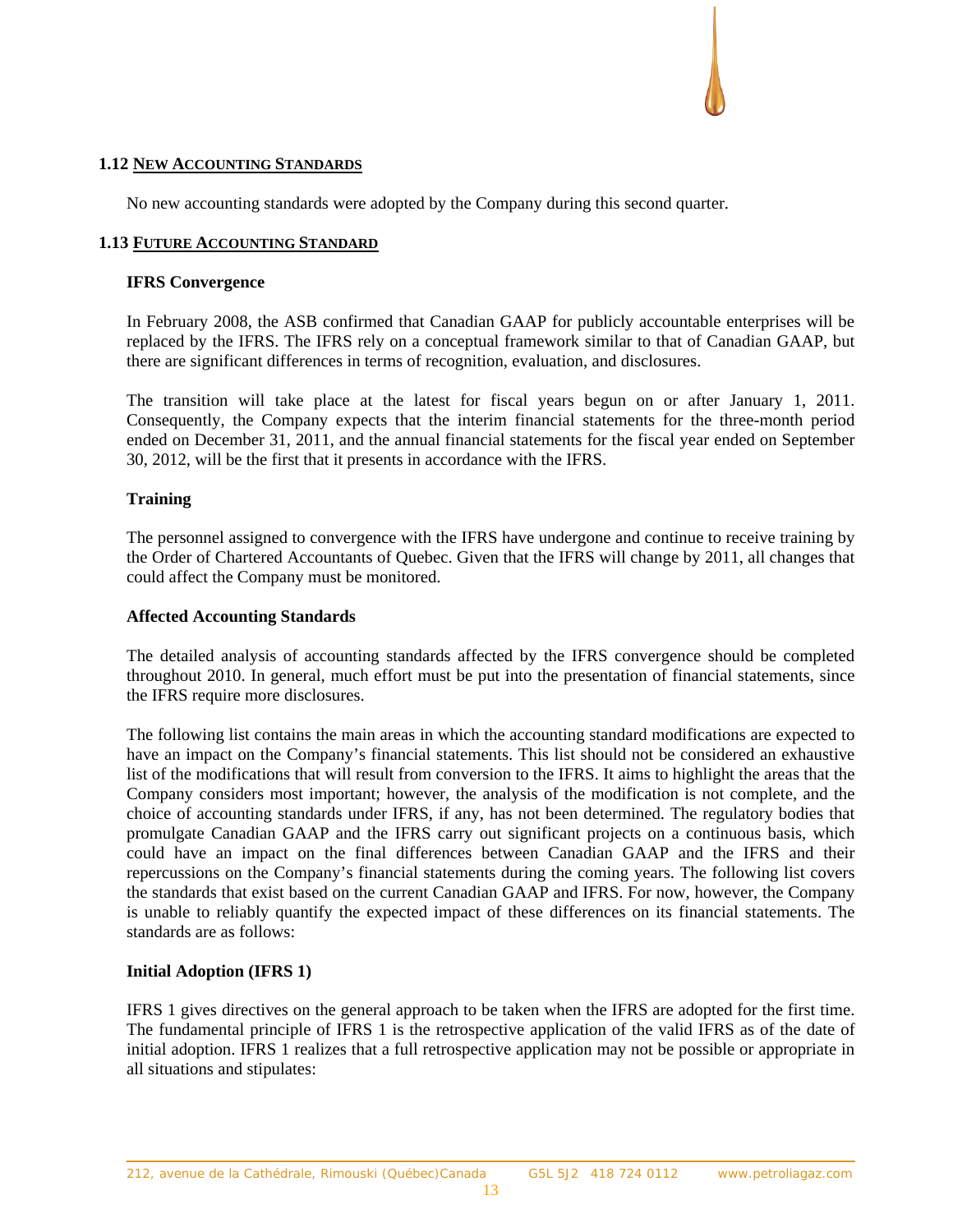

• exemptions for certain specific aspects of certain IFRS in the preparation of the opening balance sheet; and

• mandatory exemptions in the retrospective application of certain IFRS.

In addition, in order to ensure that the financial statements contain high-quality information that is transparent to users, IFRS 1 contains disclosure obligations to highlight the changes made to the financial statements following the IFRS convergence.

The following table presents some of the main modifications of accounting methods which we believe should have an impact on the recording and evaluation of certain elements of the balance sheet and the income statement. Unless otherwise indicated, all accounting method modifications will be applied retrospectively.

| <b>Accounting</b><br>method                 | Main differences in accounting treatment                                                                                                                                                                                                                                                                                                                                                                                       | <b>Potential impacts</b>                                                                                                                                                                                                                                                                       |
|---------------------------------------------|--------------------------------------------------------------------------------------------------------------------------------------------------------------------------------------------------------------------------------------------------------------------------------------------------------------------------------------------------------------------------------------------------------------------------------|------------------------------------------------------------------------------------------------------------------------------------------------------------------------------------------------------------------------------------------------------------------------------------------------|
| Provisions and<br>contingent<br>liabilities | IFRS require the recording of a provision if it is<br>more likely than not that an outflow of<br>resources will be necessary to settle the<br>obligation, while Canadian GAAP use a higher<br>threshold.<br>IFRS also require that a provision be recorded<br>in the case of onerous contracts, while<br>according to GAAP, the recording of such a<br>liability is only required in certain situations.                       | Opening balance sheet and after the<br>transition: We have not finished our<br>evaluation. It is<br>possible<br>that<br>additional provisions will be recorded<br>according to IFRS.                                                                                                           |
| Income tax                                  | The various accounting method modifications<br>according to IFRS will also have an impact on<br>the corresponding deferred tax asset or liability,<br>unless a reduction of value is required.                                                                                                                                                                                                                                 | Opening balance sheet: No significant<br>impact is expected. No short-term<br>deferred taxes.<br>After the transition: The impact will<br>depend on the net effect of all of the<br>differences between the accounting<br>methods.                                                             |
|                                             | The tax consequences of a transaction recorded<br>in other comprehensive income or directly in<br>shareholders' equity during previous periods<br>recorded<br>be<br>directly<br>in<br>other<br>must<br>income<br>in<br>comprehensive<br>directly<br><b>or</b><br>shareholders' equity ("retrospective research").<br>According to Canadian GAAP, any subsequent<br>variation of deferred taxes is charged against<br>earnings. | Opening balance sheet: No significant<br>impact is expected.<br>After the transition: The impact on<br>earnings will depend on the extent of<br>the variations in deferred taxes that<br>will<br>recorded<br>he<br>other<br>in<br>comprehensive income or directly in<br>shareholders' equity. |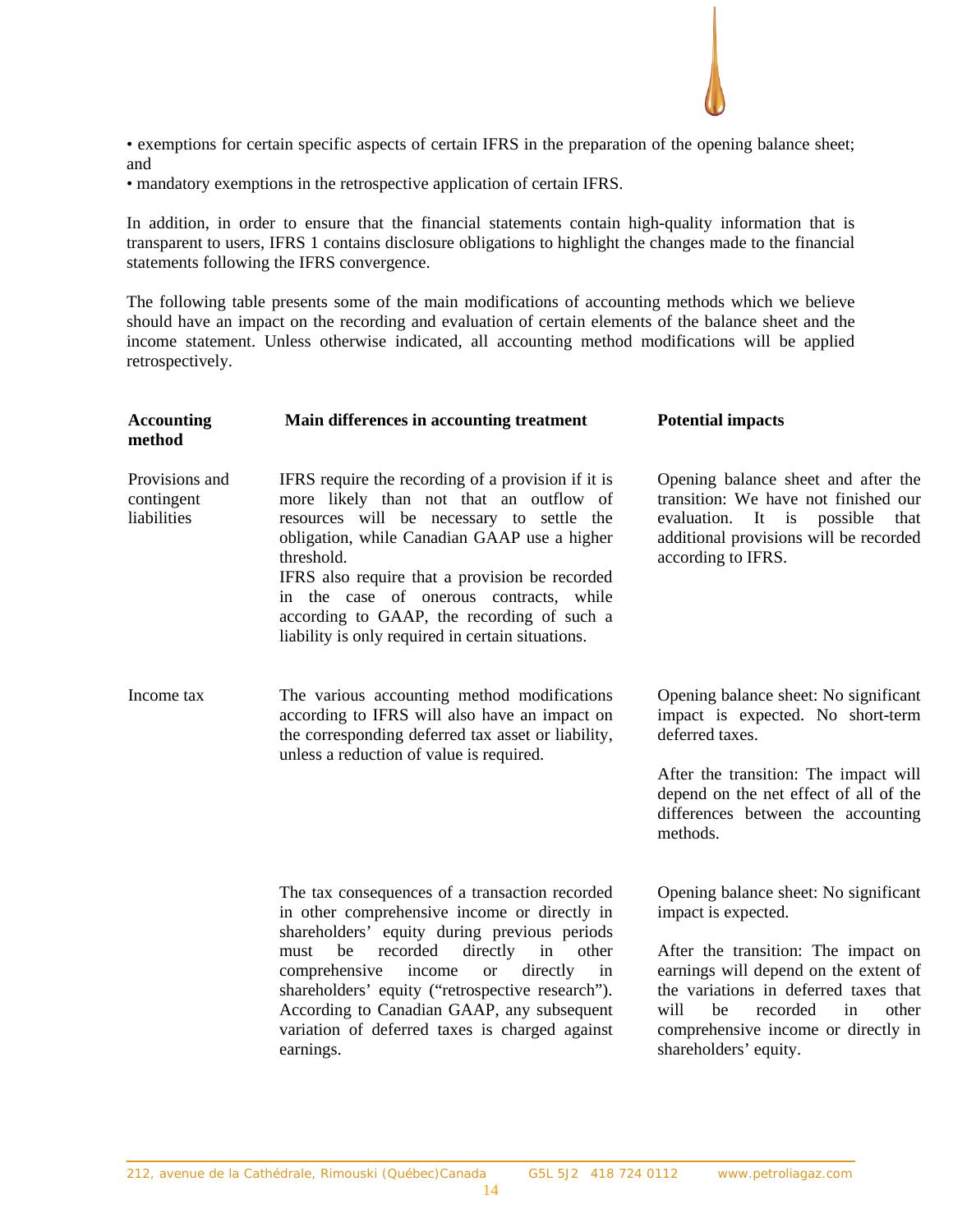

| <b>Accounting</b><br>method | Main differences in accounting treatment                                                                                                                                                                                                              | <b>Potential impacts</b>                                                                  |
|-----------------------------|-------------------------------------------------------------------------------------------------------------------------------------------------------------------------------------------------------------------------------------------------------|-------------------------------------------------------------------------------------------|
| Stock-based<br>compensation | IFRS requires that expected extinctions be taken<br>into account in the recording of stock-based<br>compensation cost at the time of the granting<br>rather than recognize the extinctions when they                                                  | Opening balance sheet: No significant<br>impact.<br>After the transition: The impact will |
|                             | occur. When the acquisition is gradual, IFRS<br>requires that each segment of the granting be<br>evaluated and recorded separately, as each<br>segment has a different acquisition period, and<br>the fair value of each will therefore be different. | depend on the method of granting<br>stock options.                                        |

#### **Information Systems**

The Company's accounting process is simple, since it is a company in the exploration stage. The Company should be able to operate its accounting systems under IFRS, since no significant challenge is foreseen. However, certain Excel spreadsheets will need to be adapted in order to support the necessary changes due to the convergence.

#### **Internal Controls**

The Company's signing officers have the responsibility of ensuring that there are processes allowing them to have the necessary knowledge in support of the declarations made in the certifications, more specifically that the documents in SEDAR are reliable. The officers will ensure that once the convergence process is completed, they will still be able to sign their certification.

#### **Impact on Commercial Activities**

The Company's business processes are simple, and no significant challenge is expected in order to operate according to IFRS. The Company has few transactions in foreign currencies and has no debt or capital obligations. The Company does not expect that the IFRS will change these processes when it completes flow-through private placements. The Company has no compensation plan that will be affected by the IFRS. The stock option plan is not affected by financial ratios or objectives.

Business processes will be monitored during 2010 in order to detect impacts not identified during our initial analysis.

#### **1.14 FINANCIAL INSTRUMENTS**

#### *Credit Risk*

Financial instruments that potentially subject the Company to credit risk consist primarily of cash and cash equivalents and accounts receivable. The Company's cash and cash equivalents are held with or issued by first-class financial institutions. Receivables mostly represent sums due from the federal and provincial government and from partners. Therefore, Management considers the risk of non-performance on these instruments to be very minimal.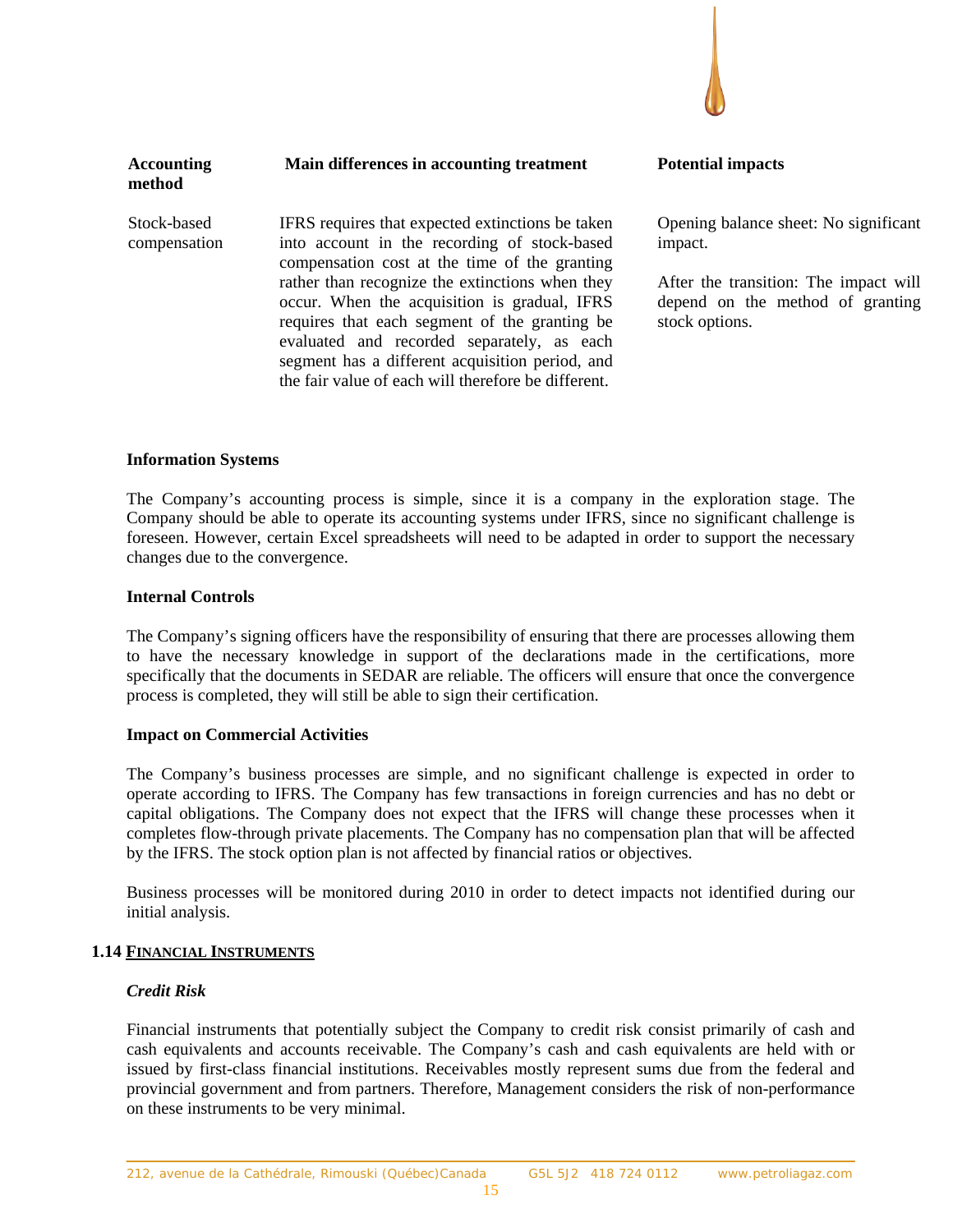

# *Liquidity Risk*

Liquidity risks are the risks that the Company would be unable to cope with its financial obligations at the required times or could only do so at excessive cost. The Company finances its growth through the issuance of shares. One of Management's main financial objectives is to maintain an optimal level of liquidities by actively managing the exploration work to be performed.

The oil and gas properties held by the Company are in the exploration stage. The Company's long-term profitability is partially linked to the costs and the success of the exploration and subsequent development programs, which may also be influenced by various factors. Among these, consideration should also be given to environmental regulations and the attributes of any oil and gas deposits, i.e. the quality and quantity of resources. The development costs of a production infrastructure, financial costs, the price of oil, and the competitive nature of the industry must also be analyzed.

Significant investments are necessary to complete the exploration and reserve development programs. In the absence of cash flows generated by oil and gas operations, the Company depends on capital markets to finance its exploration and development activities. Market conditions and other unforeseeable events could have an impact on the Company's ability to raise the funds required for its development.

# *Market Risk*

Market risk is the risk that the fair value of the investment held for trading would fluctuate due to market price variations.

#### **1.15 ADDITIONAL INFORMATION**

#### a) Supplemental documents

Certain supplemental documents, including prior management reports and press releases, are available online at www.sedar.com in the documents section or on Pétrolia's Web site at: **www.petroliagaz.com**.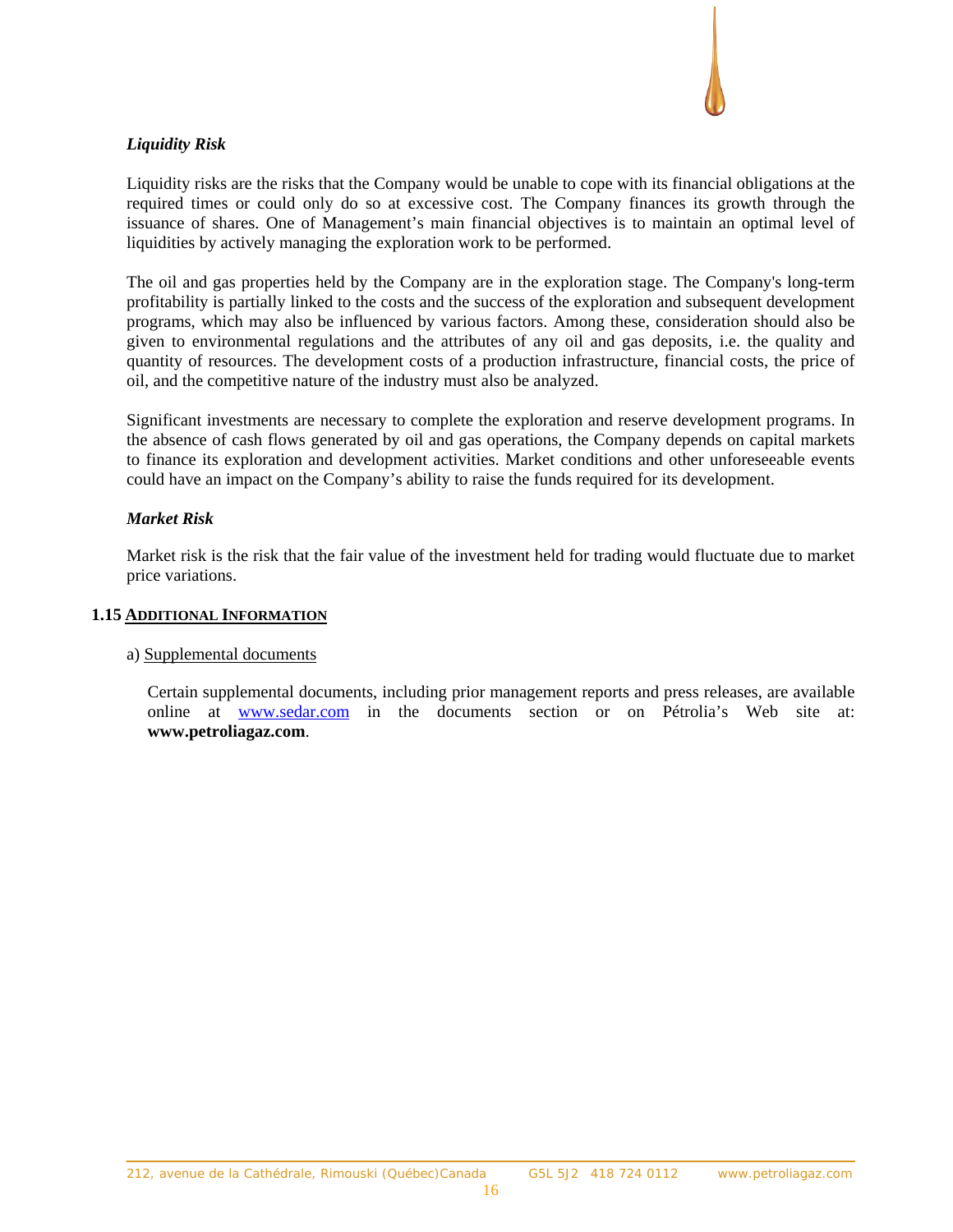#### b) Rule 51-102 Section 5.3

The deferred exploration expenses for the quarter ended March 31, 2010, are detailed as follows:

|                                    |         | Geophysical |                 |                    |              |
|------------------------------------|---------|-------------|-----------------|--------------------|--------------|
|                                    | Geology | surveys     | <b>Drilling</b> | <b>Supervision</b> | <b>Total</b> |
|                                    | \$      | \$          | \$              | \$                 | \$           |
| Anticosti                          | 8,988   | 2,052       |                 |                    | 11,040       |
| Gastonguay                         | 4,560   |             |                 |                    | 4,560        |
| Gaspésia-Edgar-Marcel-<br>Tremblay | 10,800  | 36          |                 |                    | 10,836       |
|                                    |         |             |                 |                    |              |
| Gaspé                              | 30,860  | 12,075      | 622             |                    | 43,557       |
| Gaspé Bourque project              | 10,028  | 427         | 114             |                    | 10,569       |
| Gaspé Haldimand project            | 81,821  | 22,582      | 990,999         |                    | 1,095,402    |
| Gaspé Tar Point project            | 14,826  | 1,581       | 1,258,210       |                    | 1,274,617    |
| Dalhousie                          |         |             |                 |                    |              |
| (New Brunswick)                    |         | 235         |                 |                    | 235          |
|                                    | 161,883 | 38,988      | 2,249,945       |                    | 2,450,816    |

# c) Rule 51-102A-Section 5.4

#### *Information on shares issued, warrants, and stock options as at May 11, 2010:*

Common shares: 50,067,287 common shares have been issued and are outstanding.

Warrants: Warrants can be exercised as follows:

- 3,333,332 shares at a price of \$1.50 per share until December 6, 2010
- 2,163,161 shares at a price of \$1.30 per share until December 4, 2011
- 1,750,000 shares at a minimum price of \$1.00 per share until October 10, 2012
- 3,000,000 shares at the minimum price of \$1.00 per share until January 10, 2013.

Stock options outstanding: The stock options granted to its directors, members of senior management, employees, and service providers are as follows:

- 675,000 options exercisable at a price of \$0.40 per share until February 3, 2011
- 150,000 options exercisable at a price of \$0.58 per share until May 10, 2011
- 50,000 options exercisable at a price of \$0.74 per share until May 21, 2012
- 662,500 options exercisable at a price of \$0.40 per share until June 21, 2012
- 400,000 options exercisable at a price of \$0.60 per share until February 12, 2013
- 150,000 options exercisable at a price of \$0.60 per share until March 3, 2013
- 427,500 options exercisable at a price of \$1.25 per share until July 7, 2013
- 180,000 options exercisable at a price of \$0.74 per share until May 21, 2014
- 270,000 options exercisable at a price of \$0.89 per share until February 25, 2015.